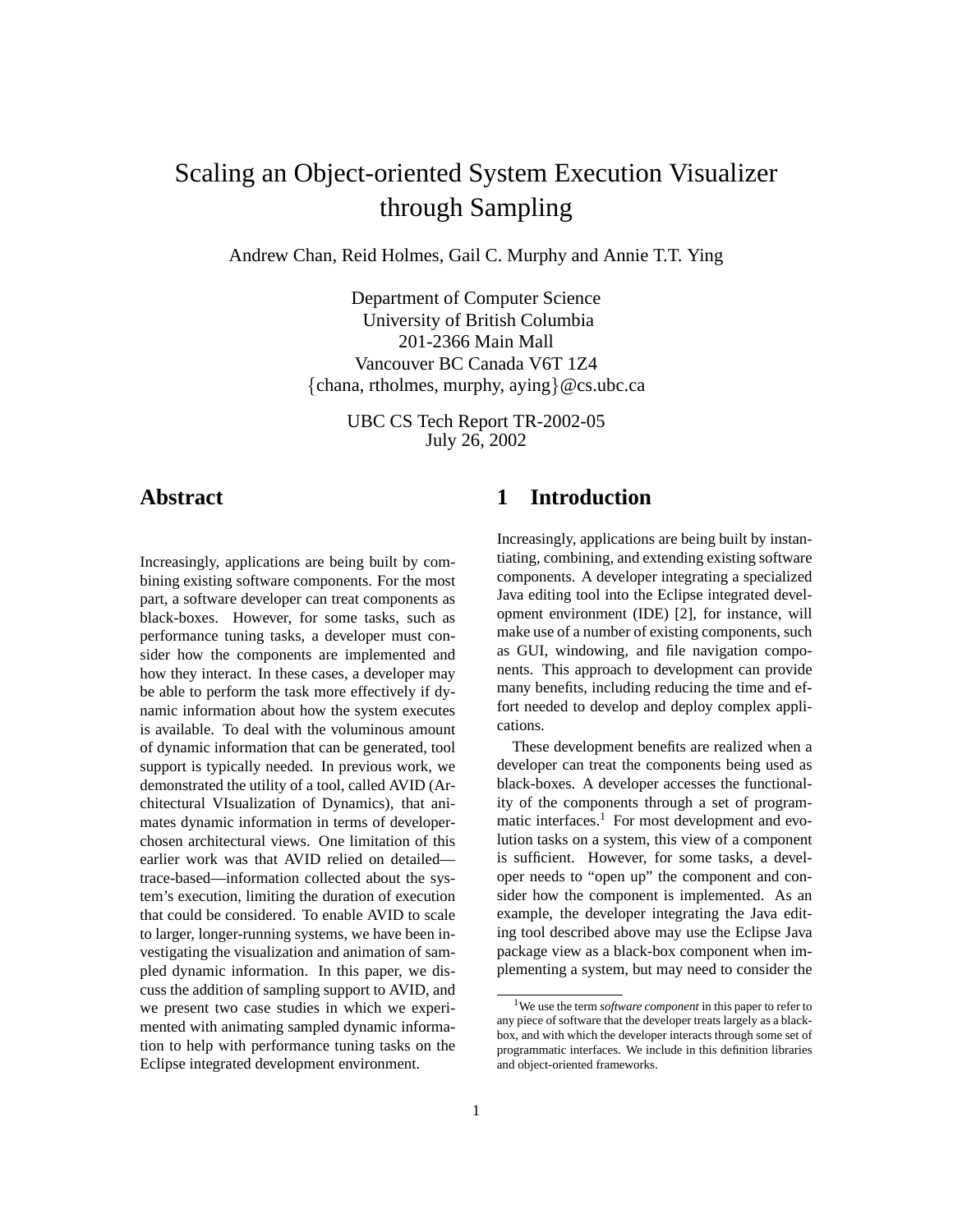implementation of the package view if switching between packages leads to a performance problem.

In cases where opening up a component is possible and desirable, a developer can benefit from tool support to analyze the source and execution of the system. In this paper, we focus on cases where a developer can benefit from analyzing the execution; we refer to information collected from a system's execution as *dynamic information*.

Dynamic information is voluminous. One approach to dealing with the volume is to summarize the data collected and to present the developer with the summary. Profiling tools, such as JProbe Profiler [10], are examples of this approach. For some tasks, summary information is sufficient. A developer may be able to tune the performance by knowing which methods consumed the most execution time. As another example, knowing which methods executed may be sufficient to compute a coverage metric for guiding testing activities.

At other times, a developer requires more detailed information about the order in which execution events occurred, the frequency of certain patterns of calls, or other similar information [12]. In these cases, a developer can use a detailed visualization tool, such as Jinsight [9], that allows a developer to track and analyze various information including interactions between classes, and the contents of the heap. One of the major assets of these tools—their support for detailed investigation of execution—is also a liability for some tasks. A developer must typically have narrowed down the problem to a small part of the execution of the system for the tool to handle the volume of information, and the developer must consider the system largely at a uniformly low-level of detail, such as classes, making it difficult to correlate the information to a component view the developer may be using when building the system.

To help a developer in cases where a coarsergrained, component, view of the execution is useful, we introduced the AVID tool (Architectural VIsualization of Dynamics) [18]. AVID supports the off-line visualization of dynamic information collected from the execution of a Java system in terms of user-defined architectural views. One limitation of this earlier work was that AVID abstracted detailed dynamic information, working from essentially the same information as the detailed visualization tools described above. To enable AVID to visualize longer durations of large system, we have been investigating the visualization and animation of *sampled* dynamic information.

In this paper, we describe how we added sampling support to AVID, and the effect that support has on the size of the dynamic information. We describe two case studies in which we used AVID with sampling support to investigate two performance tuning tasks on the Eclipse IDE development. This paper makes two contributions:

- it demonstrates the utility of visualizing and animated sampled execution traces, and
- it discusses the tradeoffs of different sampling options.

We begin by describing the AVID tool (Section 2) and the support we have added to AVID for sampling. Next, we describe the case studies in which we applied AVID to two tasks on Eclipse (Section 3). We then present a discussion of issues involved with sampling (Section 4), and compare with related efforts (Section 5) before summarizing the paper (Section 6).

# **2 AVID**

To provide context for our description of sampling support, we begin with a brief overview of the basic capabilities of the AVID tool. In-depth descriptions and discussions of AVID's capabilities are available elsewhere  $[18, 17, 1]$ .<sup>2</sup>

### **2.1 Basic Features**

AVID is an off-line visualizer for Java applications. A developer collects information—a trace about the calls between methods and about the instantiation and destruction of objects in an execution of a Java application of interest. The developer then specifies, through a *mapping* file, a view to use to present the dynamic information. The view consists of a set of *entities*: Each entity represents a collection of classes in the application. The developer chooses a view that is relevant to the task at hand. Given the trace and the mapping, AVID presents a user-controllable animation

<sup>&</sup>lt;sup>2</sup>The first version of AVID supported visualizing the execution of Smalltalk applications [18]. Although the current tool supports visualizing the execution of Java applications, the basic features are unchanged from those described in the earlier publication.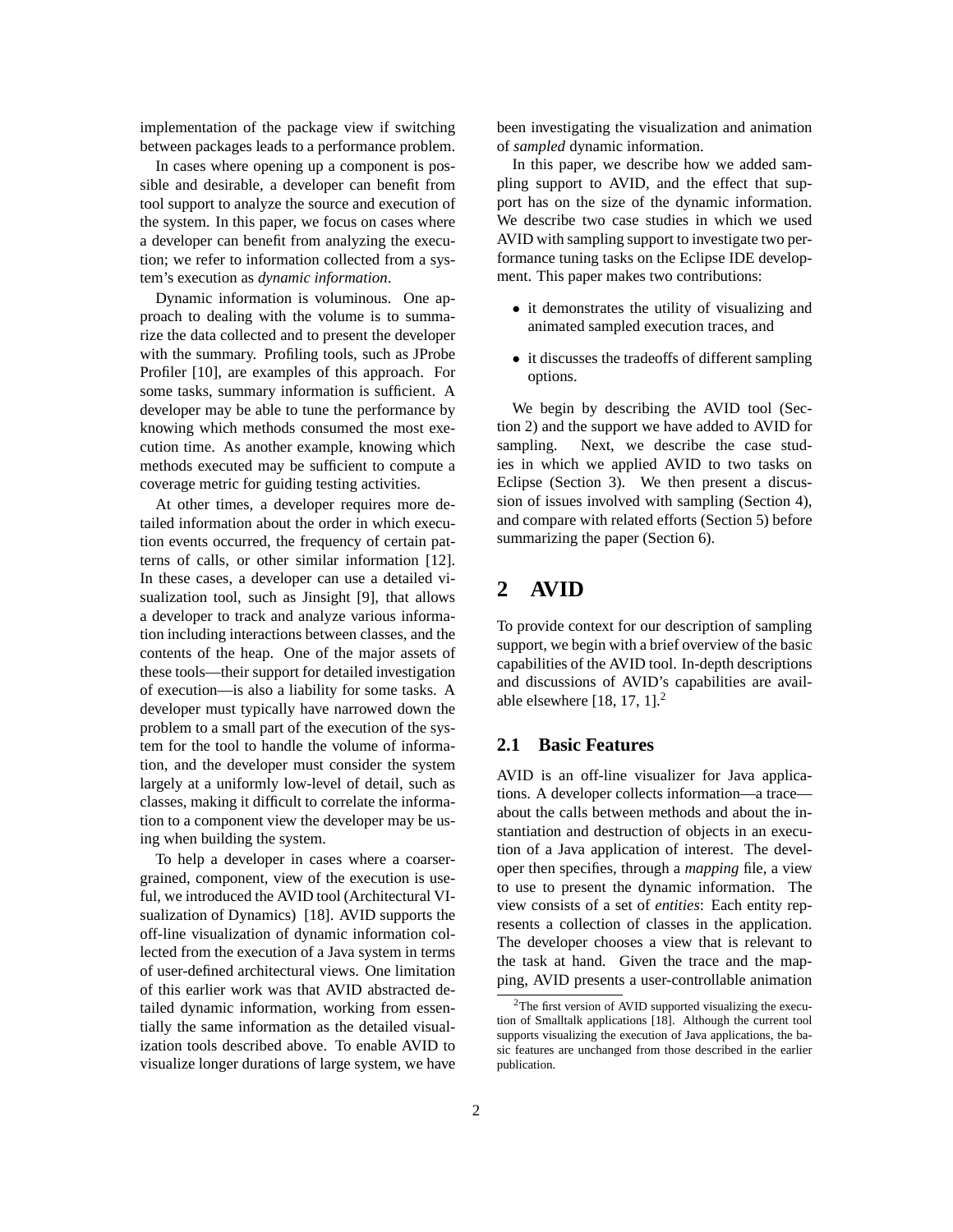that allows the developer to traverse the trace and to view the execution in terms of the described entities. The user can, at any time, change the definition of entities in the animation to refine the view as desired.

To make this abstract description of AVID concrete, consider the following example. A developer is asked to fix a bug on the Java Petri Net editor (JARP) that involves a problem with handlers not appearing on nodes added dynamically [6]. JARP is built on the JHotDraw framework, which supports the creation of structured drawing editors  $[8]$ <sup>3</sup>. As a first step, if the developer is not intimately familiar with JARP or JHotDraw, the developer could use AVID to investigate the interactions between parts of the framework and parts of the application when the bug occurs.

To proceed, the developer collects a trace of the execution of the system when the problem occurs. The AVID toolset uses the Jinsight tracer to collect dynamic information; a Jinsight trace is then postprocessed using AVID tools into the AVID format [17], which enables fast abstraction of the information in terms of user-defined entities. The developer must then define the entities of interest for investigating this bug. The developer chooses to focus on major framework and application components, specifying the mapping shown in Figure 1. This mapping lists five entities: four entities associated with major parts of the JHotDraw framework (prefixed with JHD), and one entity representing the JARP application. Associated with each entity is a regular expression describing a pattern for the names of classes associated with the entity. For example, the first line specifies that all classes starting with CH.ifa.draw.framework in their fully-qualified name are associated with the JHD-framework entity.

Given the processed trace and the mapping file, AVID displays the window shown in Figure 2. This window shows the *cel mode* of AVID in which the execution is broken into a sequence of *cel*s. Each cel displays both incremental and summary dynamic information about the dynamic information collected to that point. The incremental information consists of a hyperarc (in grey) showing the current call stack. The summary information consists of arcs showing the cumulative number of calls between different entities, and bars in each entity showing the number of object allocations and deallocations corresponding to the classes associated with the entity. For instance, in Figure 2, to this point in the collected dynamic information, 128 calls have occurred between objects associated with the JHD-standard and the JHD-framework entities, and 88 objects have been instantiated that are associated with the JHD-framework entity. A histogram for each entity can also be displayed that shows when objects have been allocated and deallocated: these histograms are controlled by a user preference set in the AVID menus and are not shown in Figure 2.

In the cel mode, buttons are active that allow a user to animate the execution. A user can choose to play the animation forward, can choose to step, forward or backward, through the animation, or can move the navigation bar to any point they desire to see in the animation. The position of the slider in Figure 2 indicates that the animation is about 3/4 of the way through the dynamic information. The summary button at the top of the AVID window switches the window to a *summary mode* view. The summary mode allows a user to see cumulative call and object activity information in terms of the defined entities. As this mode is not used in the case studies, we do not discuss it further. The *reload* button allows a developer to change the definition of entities to use in the view during an AVID session.

When viewing a cel, a developer may wish to view more detailed information about the calls that have occurred, or the objects that are being allocated or deallocated. To determine this detailed information, a developer may click on a summary arc, or on an entity, and the appropriate information will be loaded into a slice definition in Jinsight. The slice definition allows a developer to use the Jinsight views to investigate just that piece of the execution. For example, a developer may use the table view in Jinsight to determine how many objects of each class, to that point in the execution, have been allocated or freed.

### **2.2 Sampling Support**

The trace file collected to investigate the bug reported for JHotDraw described above is over 37Mb in size. This trace file represents only a small part of the execution, specifically starting the JARP application and placing a few figures into the editor.

 $3$ This bug is #477918 reported on the JHotDraw framework.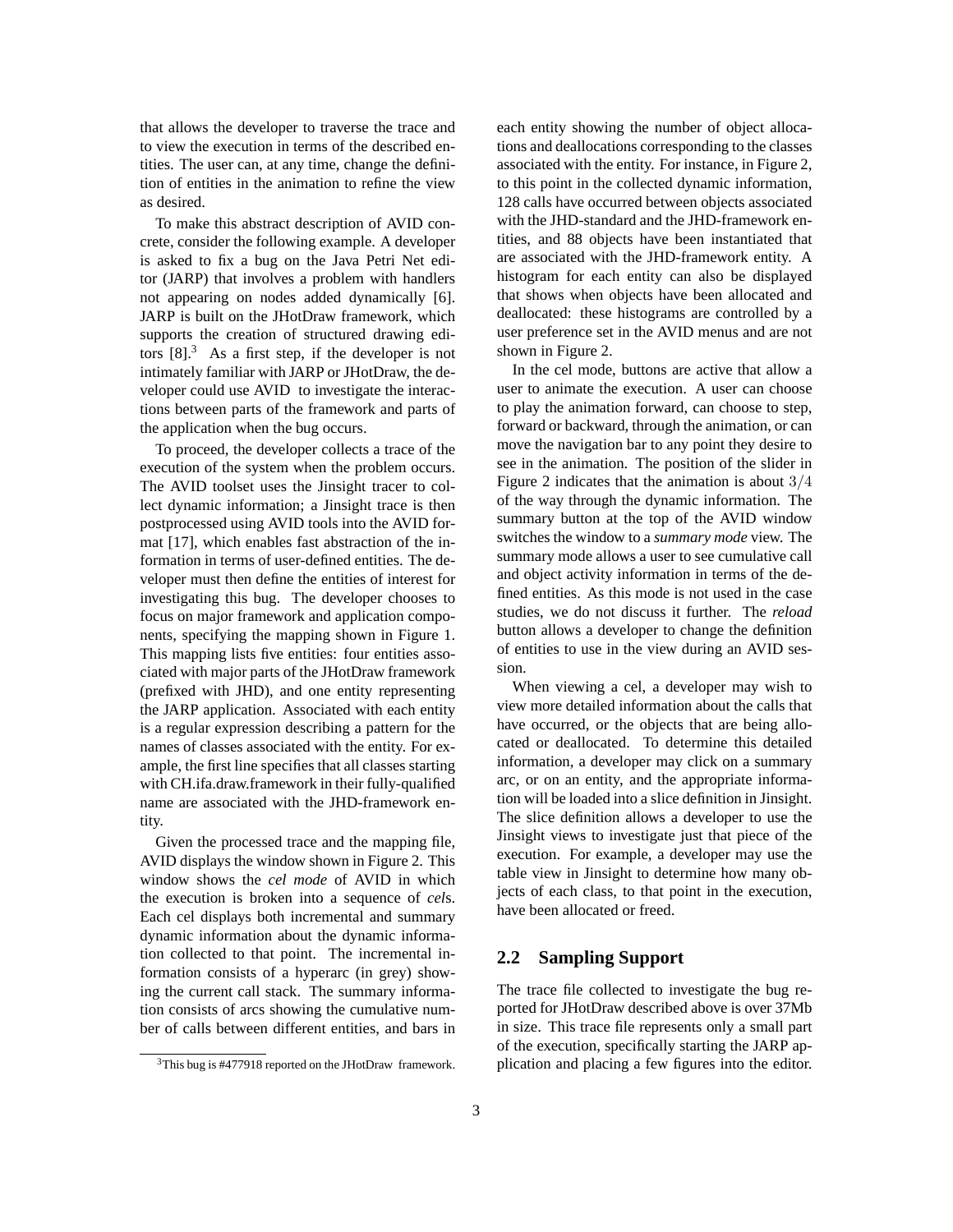```
category JHD-framework class CH.ifa.draw.framework.*
category JHD-standard class CH.ifa.draw.standard.*
category JHD-figures class CH.ifa.draw.figures.*
category JHD-util class CH.ifa.draw.util.*
category JARP class edu.lcmi.petri.*
```
Figure 1: AVID Mapping File for JHotDraw Task



Figure 2: AVID with JARP Example Loaded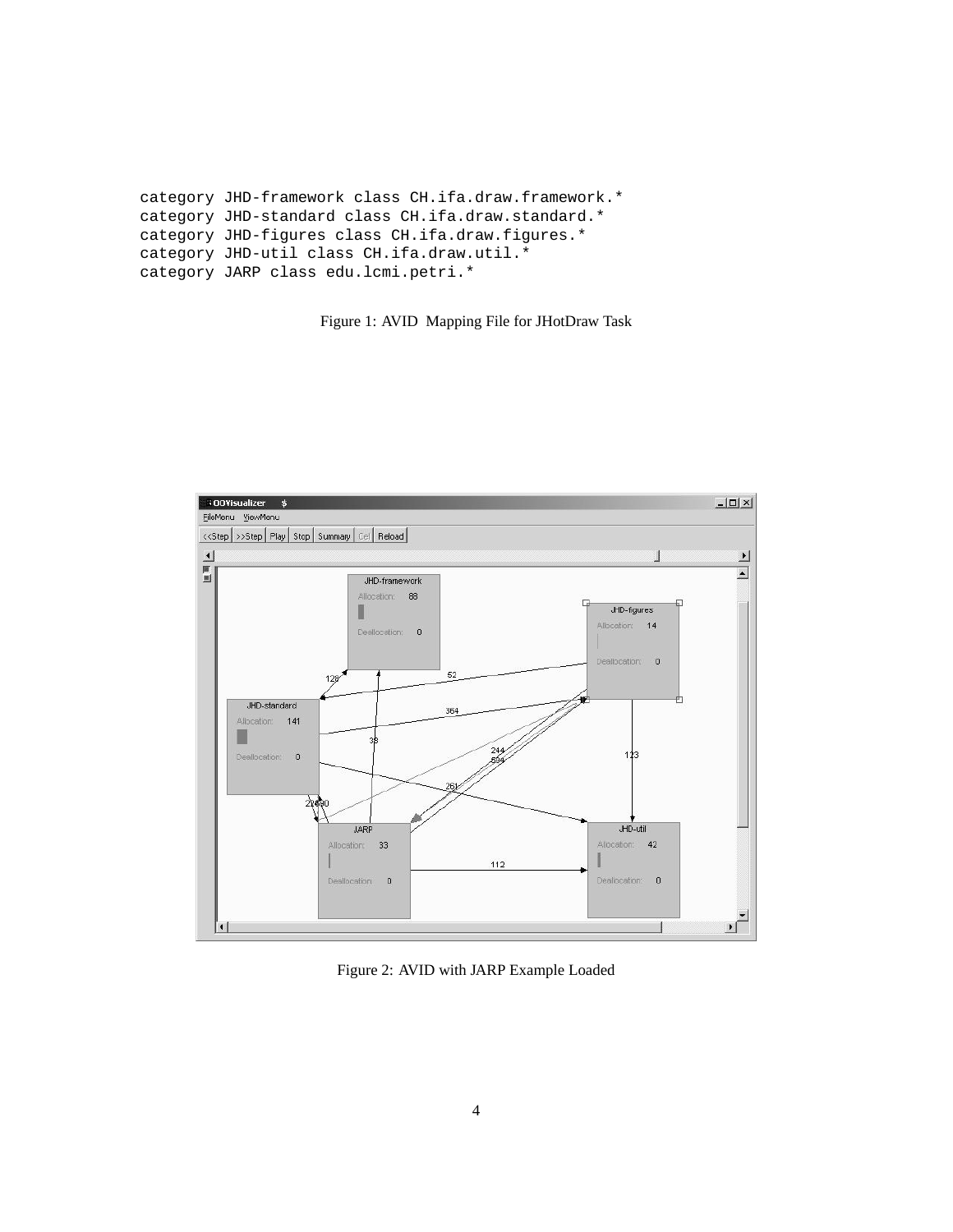When the piece of the execution that needs to be analyzed is short and can be determined, the size of the trace may not be an issue. After all, disk space is plentiful, and the growing amounts of memory commonly found in computers can accommodate the use of detailed visualizers for traces in the hundreds of megabytes in size.

When a software developer is trying to isolate a piece of execution representative for the task at hand, or when the system is large, the size of the trace can quickly become Gigabytes in size. Reiss and Renieries reported, for instance, that a tracer they built for Java produces approximately one gigabyte of data for every ten seconds of JITed Java execution [13]. There are a number of approaches possible for reducing the size of the trace; we discuss these approaches in Section 5. Given the style of visualization in AVID, we decided to investigate the use of sampling to reduce the trace size.

The problem we faced was deciding what to sample. The input consisted of a discrete stream of events, including method entry, method exit, object allocation, object deallocation, thread start, and thread stop events. To provide flexibility in our investigations, we chose to support separate configuration of memory and control-flow event sampling. For memory events, a developer can choose to:

- $M-1$  take every xth memory (object allocation or deallocation) event,
- M-2 take the first memory event that occurs during or after xth timestamp, or
- M-3 do M-1 or M-2 with a snapshot of the call stack output before every memory event that is sampled.

The call stack snapshot option provides context for allocation or deallocation.

For control-flow events, a developer can choose to:

- C-1 take every  $x$ th control-flow (method entry or method exit) event,
- C-2 take a snapshot of the call stack every  $x$ th event, AVID will determine which methods are entered or exited by comparing two consecutive snapshots, or
- C-3 C-2 except that the snapshots are taken every xth timestamps.

```
<sampling>
  <range>
    <sample object="0"
            method="0"
            stack="50"
            stackonobject="no"
            type="event"
            start="10000"
            end="200000"/>
  </range>
  <default>
     <trace/>
  </default>
</sampling>
```
#### Figure 3: Control File

In addition to being able to control the kind of sample taken, the developer can also choose when sampling occurs, and can choose to intersperse sampling and trace information. Currently, a developer specifies the interspersion of sampling in the trace through a control file that is input to the trace post-processing step. The control file supports the definition of sampling ranges in the trace; for each range, different sampling parameters can be set. We chose to support sampling in the postprocessing step to support the investigation of different sampling approaches over the same execution trace. We discuss issues associated with collecting sampling information in Section 4.

For example, a developer might choose to sample control-flow events using approach C-2 every 50 events between timestamps 10000 and 200000.<sup>4</sup> The portion of an XML-based control file to specify this choice is shown in Figure 3.

The visualization supported by AVID changes slightly when displaying sampled information. The word "sampling" appears near the timestamp shown at the top of the window for any cel displaying sampled information, and any memory event histograms, if displayed by the developer, are suppressed for the duration of the sampled information.

<sup>4</sup>The timestamps refer to tics recorded during the Jinsight tracing.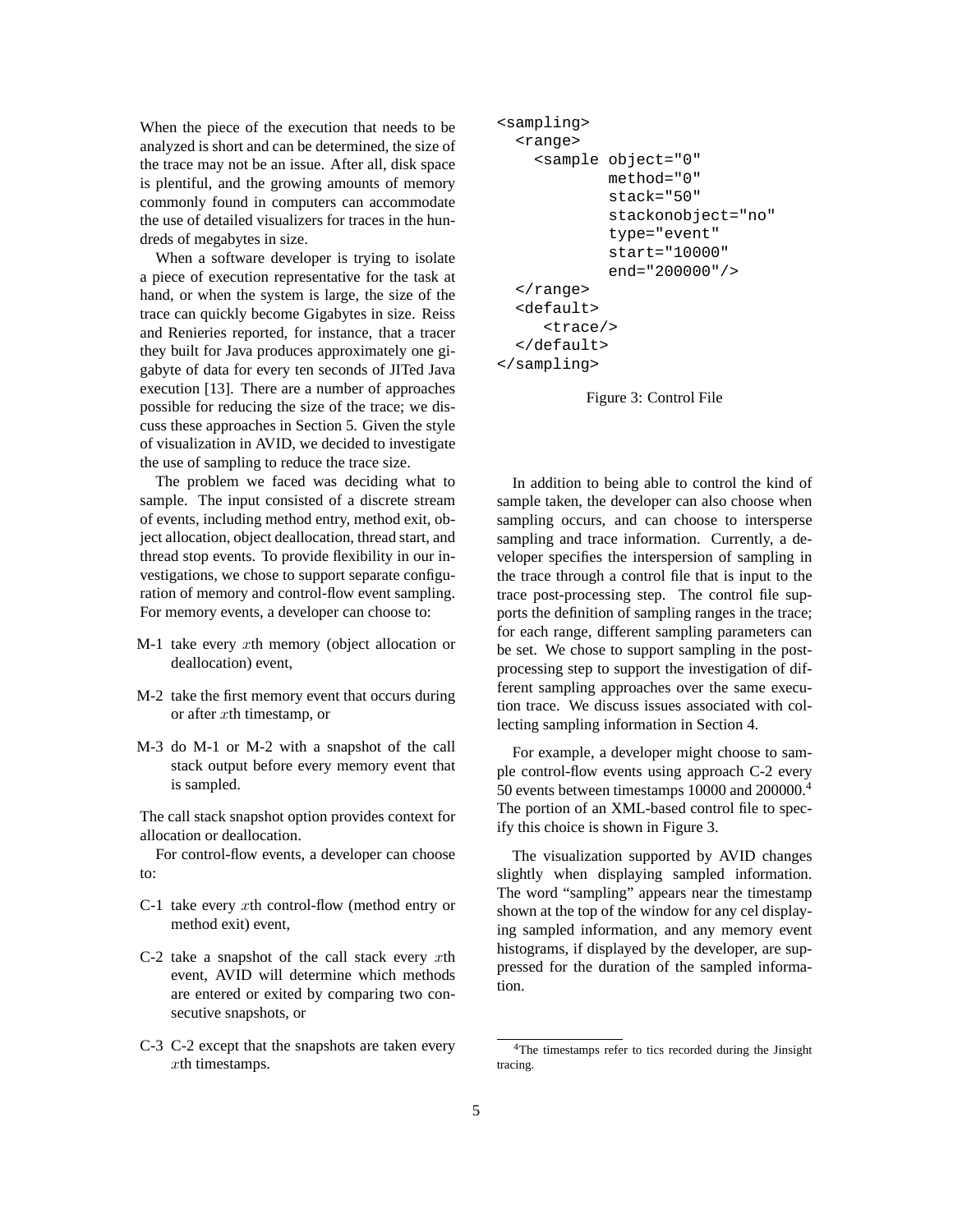# **3 Case Studies**

To investigate if there is utility in visualizing and animating sampled execution traces from an architectural view, and if so, to investigate different sampling options, we performed two case studies. Each case study focused on a performance tuning tasks on the Eclipse IDE for which the problem had been identified, and solved. Eclipse is a large system, consisting of approximately 775,000 lines of Java source code. Using completed performance tuning tasks for our case studies allows us to focus on the sampling capabilities of AVID. For each study, we describe the performance problem, the features of the problem that are evident when running AVID over trace dynamic information, the effect of sampling options on the visualization and animation of those features, and the results we synthesize from each study.

### **3.1 Case Study #1**

This case study focused on bug #10216 in the Eclipse bugzilla problem reporting system, which is described as "filesystem is accessed too often". Specifically, when an Eclipse workspace was located on a slow(er) network connection, the performance of navigating in the package view and other parts of Eclipse degraded. This problem was noted against Eclipse 2.0 (build 20020214).

With AVID, we investigated two versions of Eclipse: build 20020125 in which the problem existed, and build 20020521 in which the problem was fixed. We refer to the former as the *unoptimized* version, and the latter as the *optimized* version.

#### **3.1.1 AVID View**

We used five entities in AVID to investigate the performance problem:

- JavaProject, representing a specific class in the Eclipse implementation that provides access to the files comprising a Java project,
- JDT-CORE, representing the classes involved in providing the non-UI parts of the Java programming environment support,
- JDT-UI, representing the classes involved in providing the UI parts of the Java programming environment support,
- CORE, representing the classes involved in supporting Eclipse plug-ins and the plug-in registry, and
- JDK, representing the classes comprising the Java development kit.

The mapping file is shown in Figure 4. From the viewpoint of a developer performing the task, this map includes seemingly omniscient information. While a developer might reasonably be expected to posit architectural entities corresponding to major components in Eclipse, how would the developer know to separate out the JavaProject class? We separated it out because it was mentioned in the description of the bug report. This might be a reason a developer assigned to the project would choose it as an entity. Alternatively, a developer might find, through a coarser AVID view, or through the use of another tool such as a profiler, that the class was heavily involved in the functionality of interest, and might choose to separate it out. In our uses of AVID, we have frequently started with a coarsegrained view, and then have subsequently refined the view based on investigating the arcs between entities, amongst other features of the visualization. The reload feature of AVID makes it straightforward to refine the view.

To investigate the problem, we collected a trace from each of the optimized and unoptimized versions. Each trace is representative of the same use of Eclipse: We focused on the behaviour of the system when a user adds an external jar (org.eclipse.core.boot/boot.jar) into a Java project, which contains only two other external jars (org.eclipse.jdt.core/jdtcore.jar and org.eclipse.jdt.ui/jdt.jar).

We then used AVID to view each of the traces. We were interested in how JavaProject interacted with the other entities. Figure 5 shows AVID positioned to a point near the end of the trace.<sup>5</sup> Viewing

<sup>5</sup> In this view, the developer set a parameter called the *step size* to a number greater than the default of one. The step size determines how many events are shown in a cel. A step size greater than one allows faster playing of the animation, and makes it easier to step across the execution. The step size can be set at any time through the user interface. As the view shows, when the step size is greater than one, an additional value appears on the summary call arcs representing the incremental change in the number of calls between the previous and the current cel. For example, five calls between JDT-CORE and JDK have occurred in the current step. These incremental values were not used in the case studies.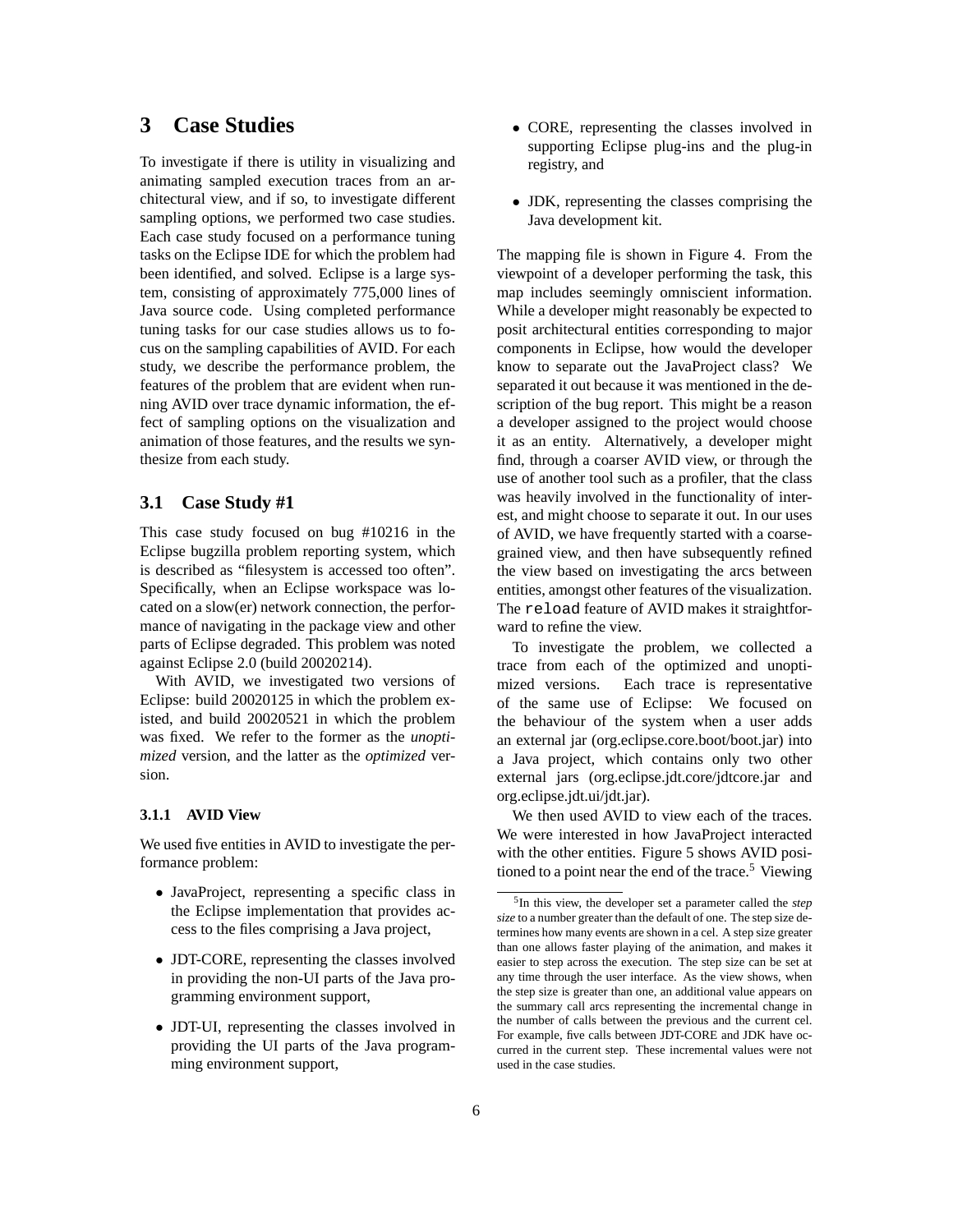```
category JavaProject class org.eclipse.jdt.internal.core.JavaProject
category JDT-CORE class org.eclipse.jdt.core.*
category JDT-CORE class org.eclipse.internal.jdt.core.*
category JDT-UI class org.eclipse.jdt.ui.*
category JDT-UI class org.eclipse.internal.jdt.ui.*
category CORE class org.eclipse.core.*
category CORE class org.eclipse.pde.*
category JDK class java.*
```
Figure 4: Mapping File for Filesystem Access Study

cels in the trace from the unoptimized version, we found the following features of the problem:

- F-1 20 calls occur from JDT-CORE to JavaProject before any call from JDT-UI. These calls surprised us because we had assumed that JavaProject was not used prior to adding the external jar in our usage scenario: We believed we had collected a trace from the point when the behaviour was triggered from the user interface. A developer assigned the performance tuning task would likely want to investigate these calls.
- F-2 51 calls occur from JDT-CORE to JavaProject after a call from JDT-UI to JDT-CORE. The developer might choose to investigate why 31 additional calls are needed to JavaProject for a simple external jar addition to a simple project.
- F-3 a second call occurs from JDT-UI to JDT-CORE before the end of the trace. After this call, there are no further calls to JavaProject. We used Jinsight to investigate the two calls from JDT-UI to JDT-CORE and found that the JDT-UI operations invoked were processDelta on org.eclipse.jdt.ui.JavaElementContentProvider: This method processes changes to the Java model.

To verify that these features were of likely interest in the performance tuning task, we also viewed the trace from the optimized version with AVID. We found:

• about the same number of calls from JDT-CORE to JavaProject before any call to JDT-UI.

- less calls—23 instead of 51—from JDT-CORE to JavaProject after a call from JDT-UI to JDT-CORE.
- no second call from JDT-UI to JDT-CORE.

#### **3.1.2 AVID With Sampling**

We sampled the unoptimized trace in a number of different ways and viewed the resulting animations to see if the features described above were evident. Since none of the features involved memory, we considered seven control-flow event samplings:

- C-1 with  $x$  set to 1000 (sample every 1000th control-flow event),
- C-1 with  $x$  set to 100,
- C-1 with  $x$  set to 10,
- C-2 with x set to 1000 (snap call stack every 1000 events),
- C-2 with  $x$  set to 100,
- C-3 with  $x$  set to 10000 (snap call stack every 10000 timestamps). and
- C-3 with x set to 1000.

Our current dynamic information format when the call stack is snapped results in a larger trace than the original when x is set to less than 100 for C-2 sampling and less than 1000 for C-3 sampling.

#### **3.1.3 Results**

Table 1 summarizes the results. The first column describes the sampling parameters. The second column reports the total number of bytes required to represent the sampled information in AVID format. The third column reports the percentage,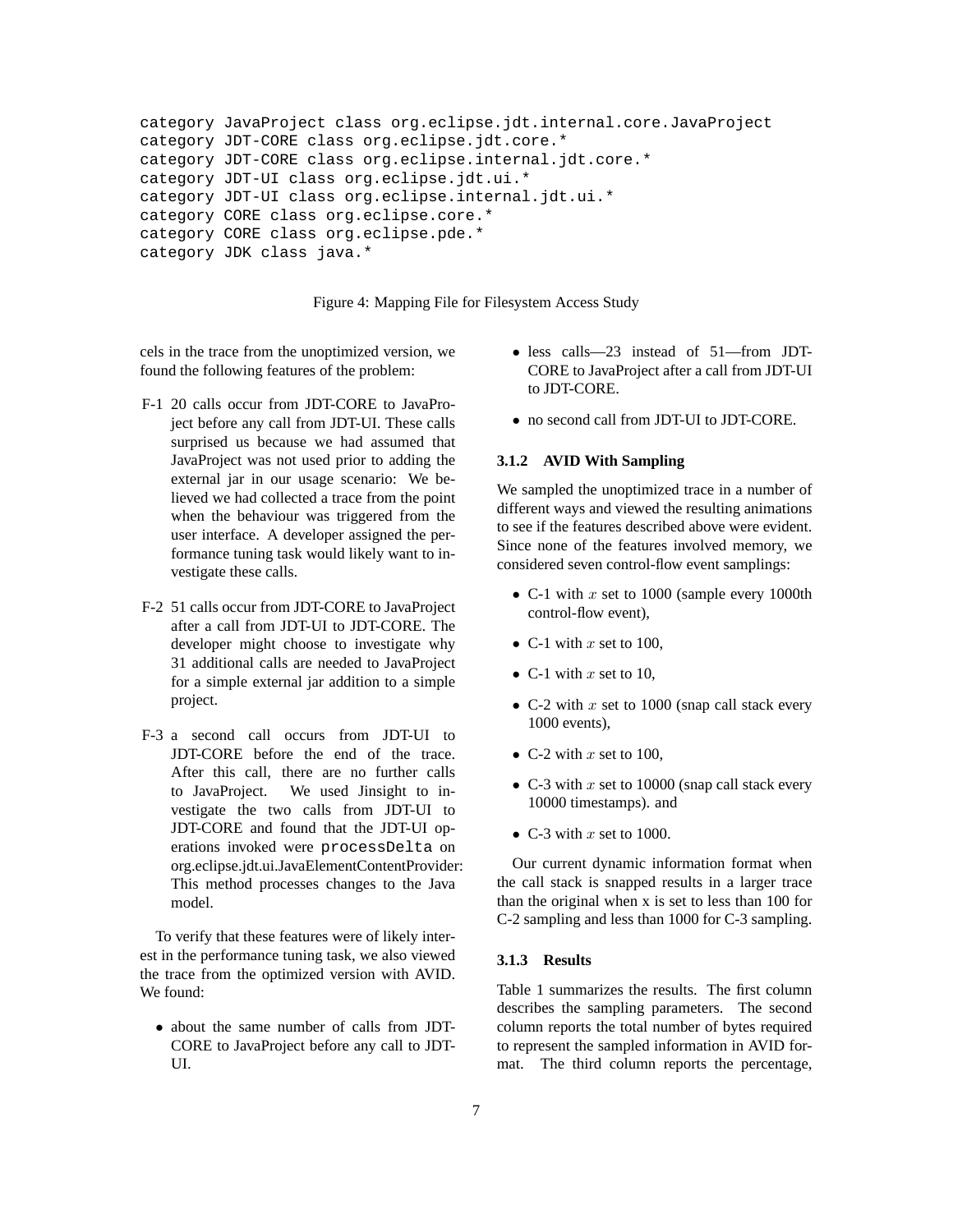

Figure 5: AVID with Trace from Unoptimized Filesystem Problem

based on size, of the sampled dynamic information compared to the trace dynamic information, which was over 14.4Mb. The fourth column describes whether the features were evident when viewing the sampled information with AVID.

The table shows that we were not able to find any evidence of usefulness for C-1 sampling, which involves taking every xth method entry or method exit event. The difficulty is that this form of sampling does not retain sufficient context about the individual events. C-2 and C-3 sampling, which involve snapshots of the call stack at every *x*th event or timestamp, show more promise. Neither is able to fully detect the specific features we identified for the performance problem because these features were all dependent upon the identification of two calls from JDT-UI, which were apparently not sampled. However, these kinds of sampling were able to detect numerous calls from JDT-CORE to JavaProject, which might lead a developer in the right direction for solving the problem. These kinds of sampling required significantly less data; the sampled data was 7 to 63% the size of the original trace.

One might argue that simply seeing a "large"

number of calls, without the context of the JDT-UI calls of interest, could be achieved by using a profiler. This criticism is valid with our current sampling parameters. If a developer determined that a particular kind of event was important to solving a problem, such as a developer positing that a call from JDT-UI to JDT-CORE is of interest, it might be helpful to state certain kinds of events that are to be included in the sampled information, whether or not they appear at a sample point. For instance, a developer could state that any calls between JDT-UI and JDT-CORE be included. We can currently simulate the result of this kind of sampling directive by using AVID's ability to intersperse sample and trace data. We knew at what point the calls to JDT-UI occurred. Thus, we set the sampling to default to C-3 with  $x=1000$ , but included trace data around the JDT-UI calls. Prior to the first call from JDT-UI to JDT-CORE, 18 calls were sampled from JDT-CORE to JavaProject which is similar to Feature F-1.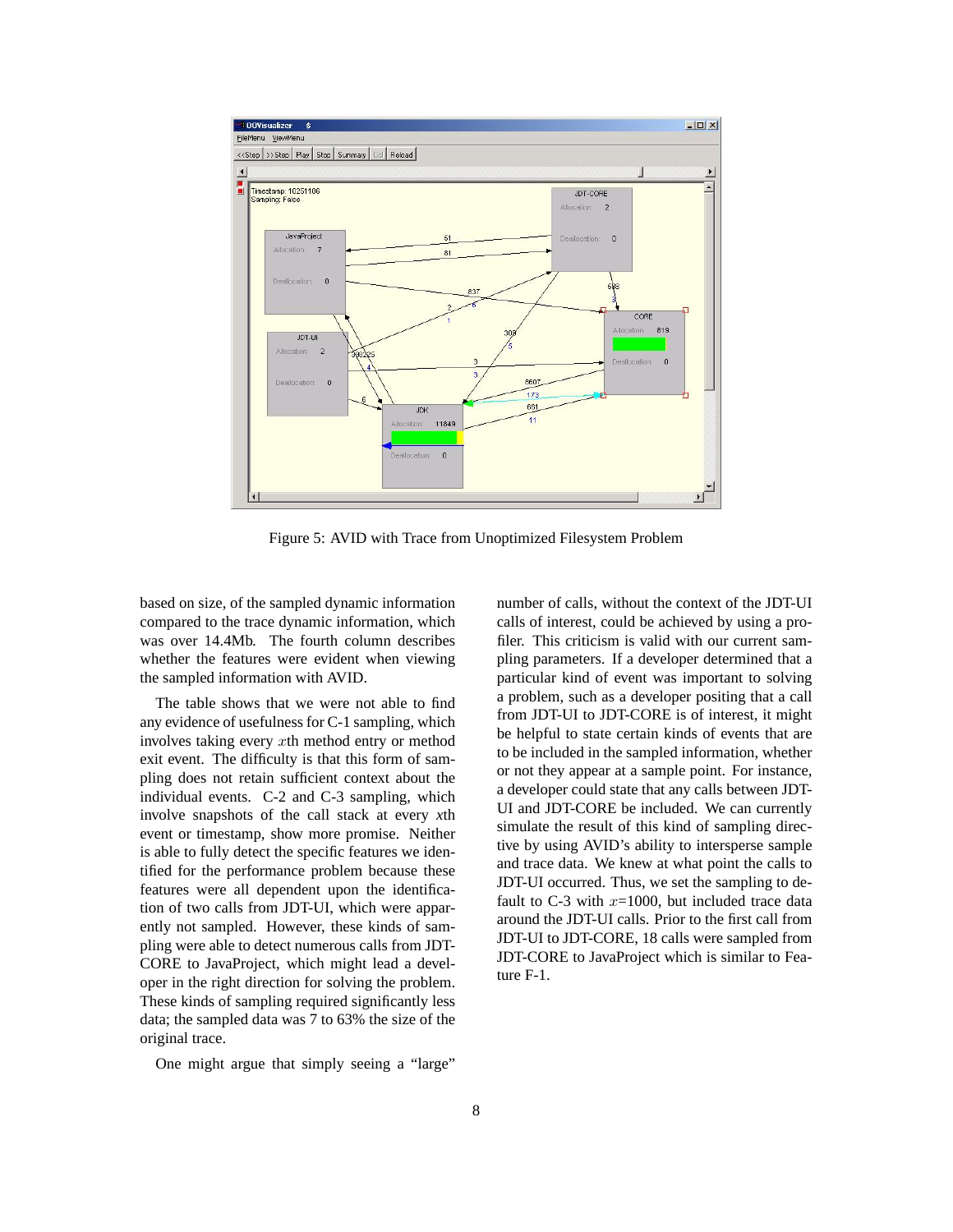| <b>Sampling Parameters</b> | <b>File size</b> | % of Original Size | <b>Results</b>                                   |
|----------------------------|------------------|--------------------|--------------------------------------------------|
| C-1, $x=1000$              | 35K              | .3%                | No features are present                          |
| C-1, $x=100$               | 205K             | 1.8%               | No features are present                          |
| $C-1, x=10$                |                  | 12%                | No features are present.                         |
| C-2, $x=1000$              | 793K             | 7%                 | Partial support of F-2: No calls from JDT-UI are |
|                            |                  |                    | shown, but 17 calls are present from JDT-CORE to |
|                            |                  |                    | JavaProject at the end of the trace.             |
| C-2, $x=100$               | 7.1M             | 63%                | Partial support of F-2: No calls from JDT-UI are |
|                            |                  |                    | shown, but 47 calls are present from JDT-CORE to |
|                            |                  |                    | JavaProject at the end of the trace.             |
| C-3, $x=10000$             | 436K             | 3.8%               | Partial support of F-2: No calls from JDT-UI are |
|                            |                  |                    | shown, but 17 calls are present from JDT-CORE to |
|                            |                  |                    | JavaProject at the end of the trace.             |
| $C-3, x=1000$              | 2.7M             | 24%                | Partial support of F-2: No calls from JDT-UI are |
|                            |                  |                    | shown, but 17 calls are present from JDT-CORE to |
|                            |                  |                    | JavaProject at the end of the trace.             |

|  |  | Table 1: Sampling Results for FileSystem Problem |  |
|--|--|--------------------------------------------------|--|
|  |  |                                                  |  |

#### **3.2 Case Study #2**

This case study focused on the "import from files" operation. This operation adds files to an existing Eclipse Java project. The files are copied from the source location into the location of the Eclipse project workspace. This study considers Eclipse versions 0.107 and 0.137. The former is the *unoptimized* version, and the latter is the *optimized* version. Both versions use a Path class, which represents and gets segments from a filesystem path. In the unoptimized version, the implementation of Path stored the resource location as one String object: This object was parsed on the fly to retrieve the segments. This implementation was costly, both in terms of objects allocated and objects garbage collected. In the optimized version, the implementation of Path was changed to store the segments in memory. Although more String objects are held in memory, fewer strings overall need to be created and garbage collected, improving performance. The problem and the versions were identified with the help of an expert Eclipse developer.

#### **3.2.1 AVID View**

We used five entities in AVID to investigate the performance problem:

• UI, representing the basic UI operations in

#### Eclipse,

- ImportWizard, representing the triggering of the import operation,
- Path, representing the Path class of interest,
- Runtime, representing the Eclipse runtime other than Path, and
- JDK, representing the classes comprising the Java development kit.

The mapping file is shown in Figure 6. As in the previous case study, this mapping is not the first that a developer might specify. We separated out the ImportWizard entity from the UI entity after realizing that there were a number of operations happening involving the UI: We wanted an entity, ImportWizard, that would allow us to determine when the behaviour of the import operation began. We separated the Path entity based on our knowledge of the problem. As with the previous case study, a developer might iterate towards separating out this entity based on their previous knowledge, or as they investigated the problem with AVID and other tools.

As before, we collected a trace from each of the unoptimized and optimized versions that focused on importing 60 files into a project. We then used AVID to view the traces, and we found the following features in the unoptimized trace which indicated the problem: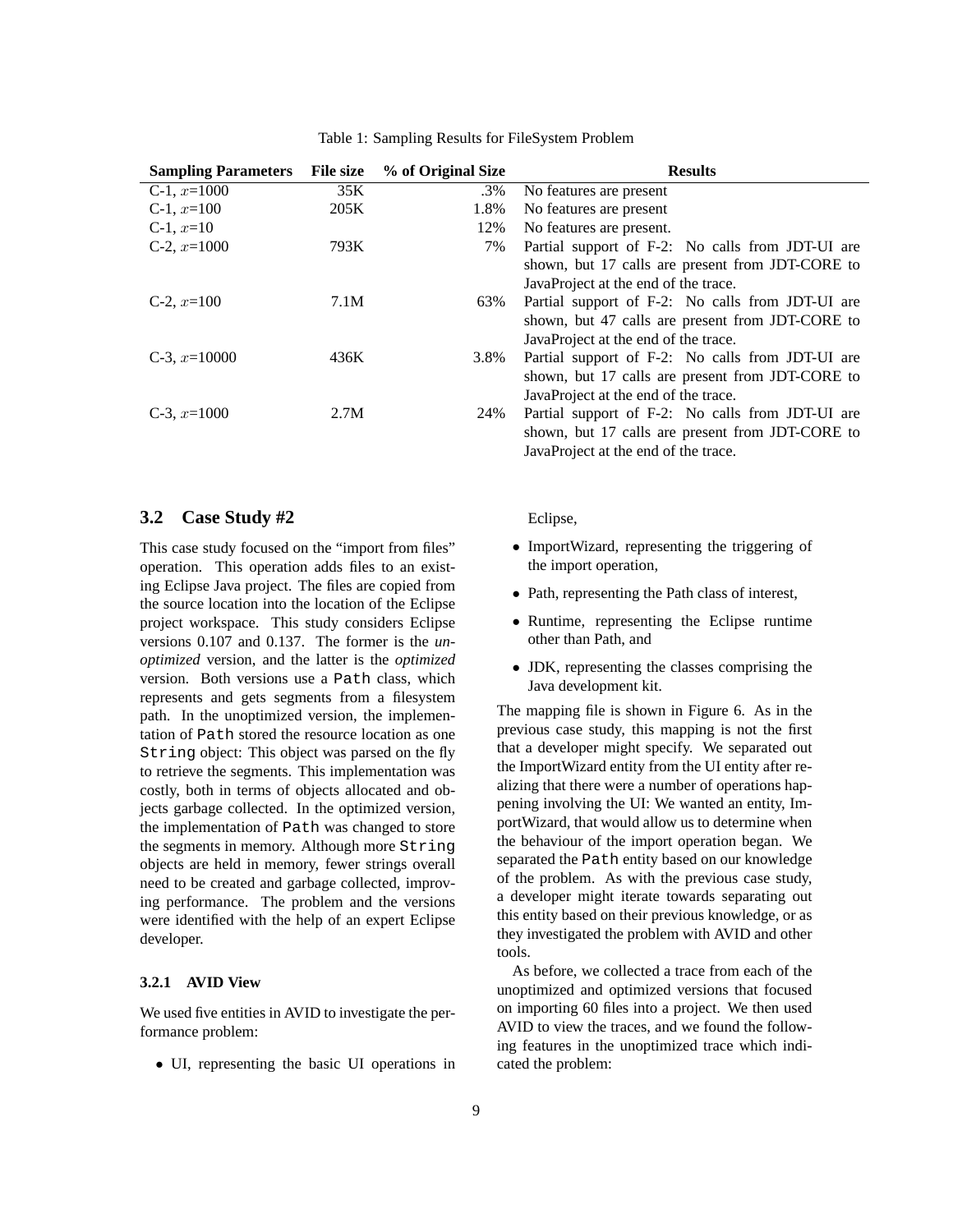```
category ImportWizard class org.eclipse.ui.wizards.datatransfer.*
category UI class org.eclipse.ui.*
category Path class org.eclipse.core.runtime.Path
category Runtime class org.eclipse.core.runtime.*
category Runtime class org.eclipse.internal.runtime.*
category JDK class java.*
```
Figure 6: Mapping File for Import Case Study

- F-1 there are 4 calls to Path from ImportWizard, and 62 calls from Path to the JDK, when the ImportWizard is called.
- F-2 roughly one-third of the way through the trace, there are still 4 calls to Path from ImportWizard, and 159440 calls from Path to the JDK, with over 21000 objects allocated in the JDK.
- F-3 At the end of the trace, there are 1881 calls to Path from the ImportWizard, and 253368 calls from Path to the JDK, with over 114000 objects allocated in the JDK.

We verified these features by viewing the optimized trace. These views indicated:

- When the ImportWizard is called, there are no calls to Path from ImportWizard.
- Roughly 1/3 of the way through the trace, there are 12 calls to ImportWizard, 30 calls from ImportWizard to Path, but far fewer calls from Path to the JDK, only 435, and only 131 JDK objects allocated,
- At the end of the trace, there are 18 calls from UI to ImportWizard (compared to 1 in the unoptimized version), 1150 calls (many more!) from ImportWizard to Path, but far fewer calls from Path to JDK (137518) and far fewer JDK objects allocated (22941).

#### **3.2.2 AVID With Sampling**

As before, we sampled the unoptimized trace in a number of different ways and viewed the resulting animations to see if the features described above were evident. In this study, we considered both control-flow and memory event samplings:

• C-1 with  $x$  set to 100 (take every 100th control-flow event) and M-1 with x set to 100,

- M-3 with M-1 and  $x$  set to 1000 (take every 1000 memory event and snap the callstack),
- M-3 with M-1 and x set to 100, and
- M-3 with M-2 and x set to 1000 (take a memory event every 1000th timestamp and snap the callstack).

#### **3.2.3 Results**

Table 2 summarizes the results. The format of the table is the same as used for Table 1.

Since the features of interest in this case study were largely based on the magnitude of calls or objects allocated, it was more difficult to determine when a feature was present when viewing the sampled data. We subjectively determined when the number of calls or objects allocated would have triggered further investigation, and used the terms "partially evident" if it was possible that the numbers would have triggered action on the part of a developer, and "somewhat evident" if it was possible, but less likely that the numbers would have triggered a developer to act.

Table 2 shows that we again required context information to find the features of the problem. Thus, we were successful when both control-flow and memory events were sampled (C-1 and M-1) at a relatively fine-granularity (i.e., every 100 events), and when information from the call stack was included in when sampling based on timestamps (M-3 with M-2). In all of these cases, the sampled data was significantly smaller than the original data, ranging from 1% to 13% the size of the original trace file.

# **4 Discussion**

Based on our case studies, is it useful to software developers to visualize and animate sampled data?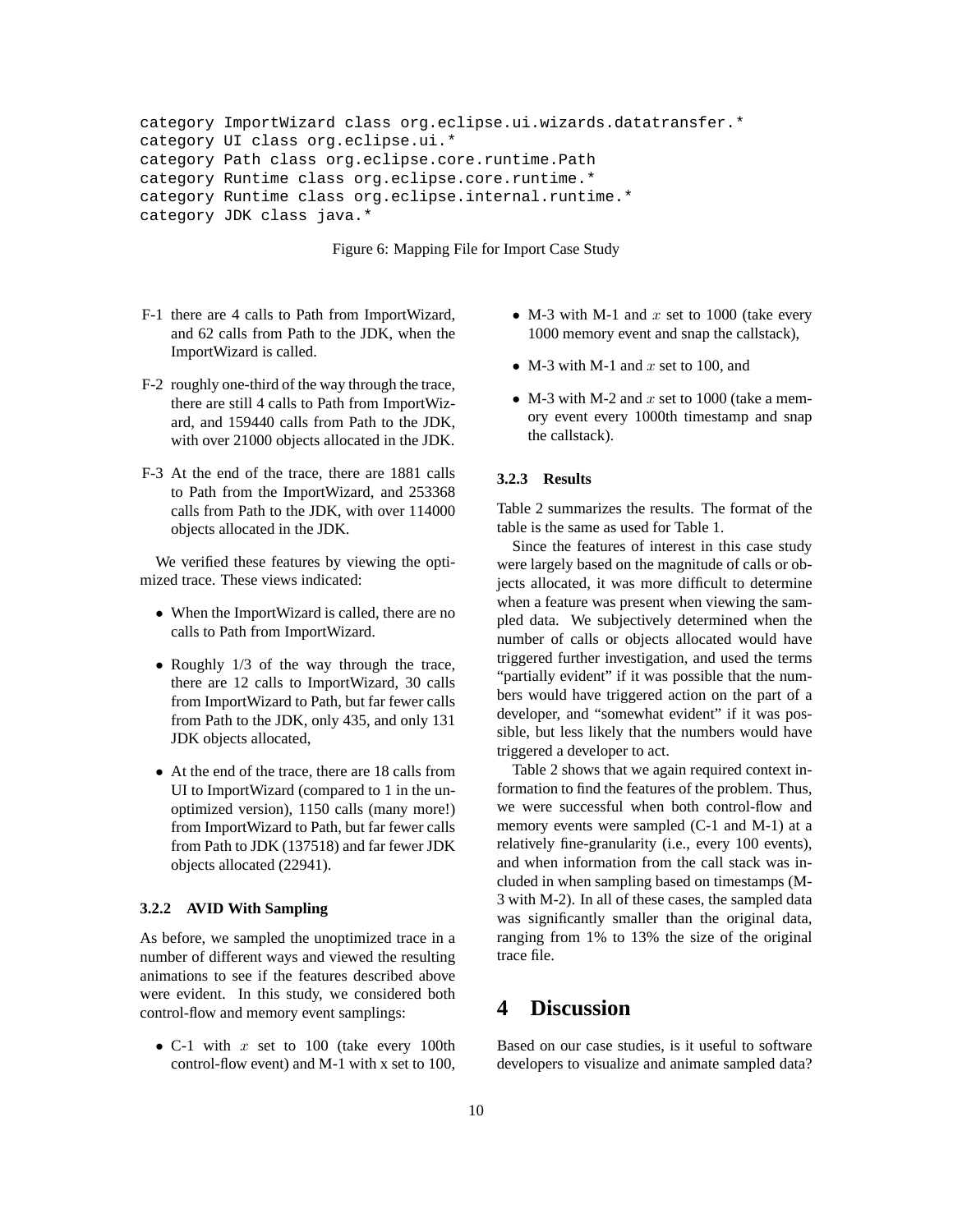| <b>Sampling Parameters</b>    | <b>File size</b> | % of Original Size | <b>Results</b>                                                                                                                                                                               |
|-------------------------------|------------------|--------------------|----------------------------------------------------------------------------------------------------------------------------------------------------------------------------------------------|
| C-1, $x=100 \& M-1$ , $x=100$ | 875K             | 1%                 | F-2 is partially evident with 247 calls from                                                                                                                                                 |
|                               |                  |                    | Path to JDK and 174 JDK objects allocated.                                                                                                                                                   |
|                               |                  |                    | F-3 is somewhat evident with 490 calls from                                                                                                                                                  |
|                               |                  |                    | Path to JDK and 1140 JDK objects allocated.                                                                                                                                                  |
| M-3 with M-1, $x=1000$        | 245K             | $0.3\%$            | No features are evident.                                                                                                                                                                     |
| M-3 with M-1, $x=100$         | 2.2M             | 2.6%               | F-1 is partially evident with 3 calls to Path<br>from ImportWizard when ImportWizard is<br>called.                                                                                           |
| M-3 with M-2, $x=1000$        | 10.1M            | 12.5%              | F-2 is partially evident with 661 calls to JDK<br>from Path and 222 JDK objects allocated. F-3<br>is partially evident with 145 calls from Im-<br>portWizard to Path, 984 calls from Path to |

Table 2: Sampling Results for Import Problem

Is sampling the only way to deal with visualizing and animating systems as they grow in size and execution time? If visualizing and animating sampled dynamic information may be useful, where should we go from here? We discuss each of these questions in turn below.

### **4.1 Usefulness**

Our case studies show that there exist some kinds of sampling that, when the data is visualized and animated, do retain some of the features of the performance problem being studied. In these cases, the sampled data is often much less than half, and sometimes is just 10%, of the size of the original trace. Such reductions could enable the collection and subsequent analysis of data from longer running systems.

Our case studies also indicate that the *animation* of the sampled data was an important characteristic, leading to helpful lines of questioning about the sequencing of behaviour. For example, in the first case study, the existence of unexpected calls between the JavaProject and the UI architectural entities *before* the trigger call to the UI entity suggests that a developer may need to investigate how JavaProject is used in more detail. As another example, recognizing linked growth patterns over time in calls or allocations can be beneficial in identifying a performance problem; for example, in the second case study, we noted the calls to JDK rising with the calls to the Path entity. Questions of this form are less likely to arise if only summarized sample data, such as produced by a profiler, are viewed. The fact that animations of some kinds of sampled data retained these features is encouraging. Since our focus in these investigations was to determine if the features could exist in animations of sampled data, the question of whether a developer would notice such features in the sampled data without prior knowledge of the animations of the trace data is still open.

JDK, and 1053 JDK objects allocated.

### **4.2 Scale**

An alternative way to enable developers to more effectively analyze dynamic information from longrunning, large systems is to rely on on-line approaches rather than the off-line approach taken by AVID. In an on-line approach, the visualization is displayed as the data is produced from the executing system. When an on-line approach is used, sampling is not necessary as a means of reducing the amount of information collected. However, online approaches can limit the kinds of analyses that can be conducted on the information collected. For instance, it may be difficult in an on-line approach for a developer to investigate the sequence of behaviour without rerunning the system many times; for some systems, it may be costly to rerun the system. In these cases, it may be preferable to use an off-line approach.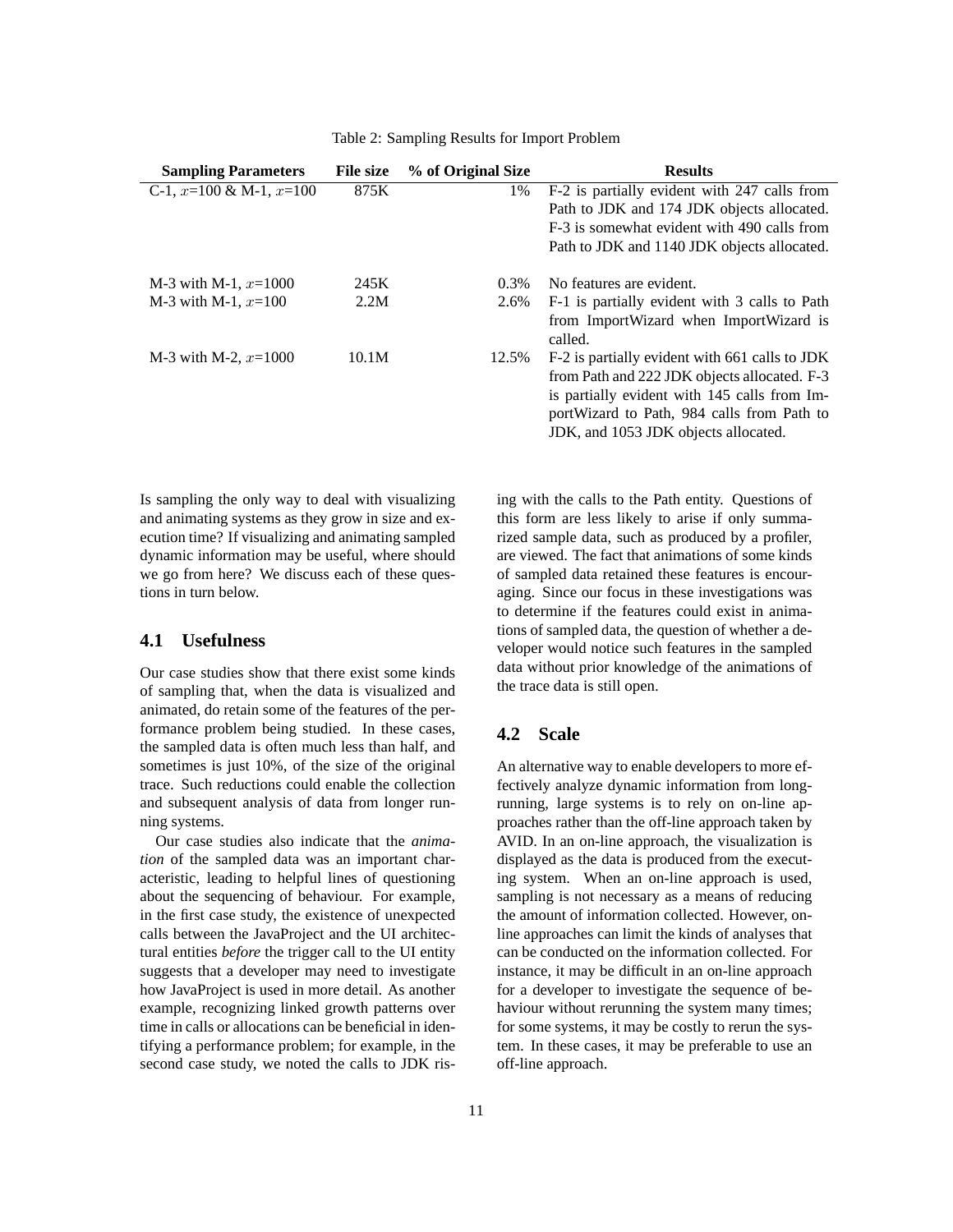Sampling may also have a useful role to play with on-line approaches if sampling, rather than tracing, would perturb the system less when the dynamic information was collected, making it possible for a developer to investigate the behaviour of the system of interest, rather than the system plus tracing.

### **4.3 Next Steps**

The work described in this paper provides a first step towards understanding how the visualization and animation of sampled dynamic information could aid software developers. The next step in evaluating the approach would be to have software developers, likely in a controlled setting, attempt to use AVID with sampling to solve performance tuning and other tasks, without knowing the "solution" to the task in advance. The next step in advancing the technology would be to collect sampled dynamic information from the execution rather than sampling collected trace information.

# **5 Related Work**

This paper has discussed the feasibility and utility of visualizing and animating sampled dynamic information in the context of user-defined architectural views of a software system. The intent of this work is to enable the use of animated visualizations for longer-running, larger systems. We thus focus our comparisons to earlier work on tools aimed at providing coarse-grained visualizations of software system execution, tools that visualize sampled system execution information, and approaches aimed at reducing the size of traces.

### **5.1 Coarse-Grained Visualization**

Two approaches have been taken to visualize larger amounts of the execution of larger systems.

One approach is to display as much detailed information on the screen as possible. The information mural work by Jeerding and colleagues takes this approach [7]. Their work on execution murals places classes on an axis and uses coloured single pixel bars to indicate calls between the classes. The result, an execution mural, is able to display thousands of interactions on one screen. The authors also describe applying this basic idea in a pattern mural that displays sequences of calls (patterns) that are automatically detected from the execution. The view provided in such a mural does not support the investigation of the execution in terms of architectural components.

The second approach is to display, in terms of an architectural view, information about the execution. This approach is the one taken in AVID. This approach was also taken by Sefika and colleagues [15]. Their approach differs from AVID in two ways. First, they visualize coarse-grained information collected from the system rather than abstracting fine-grained dynamic information as is done in AVID. Using their approach, a developer must a priori determine the abstractions of interest, and must instrument the system to produce that information. Second, their system executes on-line. As we discussed earlier, an on-line approach bypasses problems associated with storing the data, but it may limit investigations by a developer. As an example, a developer who wishes to view a portion of the execution from a different coarse-grained view, must reinstrument and re-run the system. When running the system to the point of interest is expensive in terms of set-up time or equipment, an off-line approach may provide more flexibility.

Grundy and Hosking's SoftArch system also uses architectural views to display dynamic information [4]. With SoftArch, a developer creates an architectural model of interest and describes the refinement of that model to classes using UML diagrams and refinement links [14]. As the system executes, events associated with classes are forwarded through the refinement links to the architectural views. A developer can access a variety of visualizations, including colors to denote object allocations associated with architectural entities, bar graphs of method invocations, and dialogs of cached method invocations that have occurred. No performance information about SoftArch is available. Similar to AVID, SoftArch maps fine-grained execution information to the architectural view and may thus have similar issues regarding the visualization of larger, longer-running systems.

### **5.2 Visualizing Sampled Data**

The gprof tool is perhaps the most common tool that software developers use that involves the visualization of sampled data to aid software engi-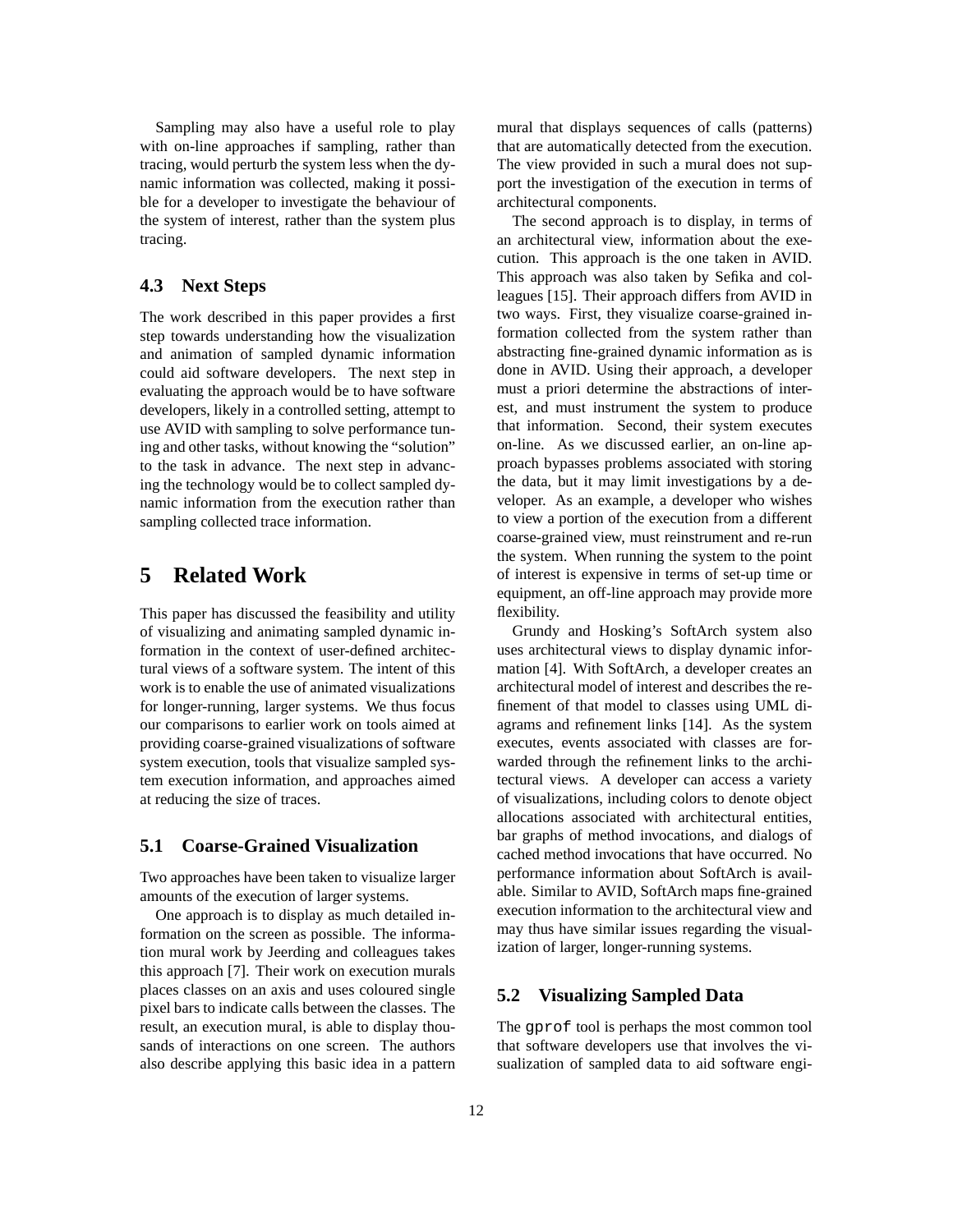neering tasks. This profiling tool primarily produces information about the time spent in parts of the program in terms of the call graph of the program [3]. The tool samples the program counter, and infers execution time from the samples in the program. The tool displays the summarized execution time in the context of the call graph. The use of sampling in AVID differs in two fundamental ways. First, the sampling is not intended to be used as a means of estimating the time spent in a piece of the program, and thus, AVID supports a number of different kinds of sampling, both event and timestamp based. Second, AVID supports the animation of the sample data; gprof presents a summary of the sampled data at the end of execution. The gprof tool was developed for programs written in C; tools, such as JProbe, provide support similar to gprof for Java.

A number of tools that are intended to help improve or steer the performance of parallel or distributed programs use sampling as a means of reducing the amount of data considered. An example of such a tool is the PVaniM system that supports on-line and post-mortem visualization of network computing environments [16]. The on-line visualizations rely on sampled data; the post-mortem visualizations rely on trace data. The on-line visualizations include host views in which the average number of jobs in the run queue of each host is displayed, and a communication matrix view showing aggregate and interval statistics regarding message communication. These views are updated according to a sampling rate set by the user. The most similar view to AVID is the communication matrix view, which is categorized as a debugging view. The authors note that "[a]lthough the level of detail is reduced compared to its postmortem counterpart, in many cases the view is still able to provide some initial indication of anomalous behavior" [16, p. 9].

#### **5.3 Trace Compression**

A number of techniques have been developed to collect and store trace information [11]. These approaches have largely focused on the efficient collection and representation of detailed execution information, such as which data locations are referenced. These techniques often use static analysis of the program text to determine the appropriate points to use to create a minimal amount of trace information. These techniques were developed to assist in the design of memory systems, and to guide the behaviour of parallelizing compilers; less detailed traces are needed for the software engineering tasks we are supporting.

One approach to reducing the size of traces to support software engineering activities was mentioned above. Sefika and colleagues reduced the size of trace information visualized by having the developer build architectural instrumentation into the system. As described above, this approach limits the views a developer can use to view the system. It is unclear if the amount of information produced is sufficiently reduced to support the visualization of long-running systems.

Reiss and Renieris take a two-phased approach to reducing the size of traces: they select subsets of the data and compact it, and then they encode the data in a way that allows the structure of the data to be inferred [13]. An example of a first phase approach is limiting the collection of dynamic information to a certain set of classes in the system. This approach is also supported by AVID: A developer can specify parts of a system for which dynamic information should not be retained. An example of a second phase approach is to use run-length encoding or to build a finite state automaton that is representative of the trace. The approaches Reiss and Renieris use in the second phase tend to focus on one kind of event, specifically calls, and focus on the aggregation of statistics, such as number of calls, into the encoded representation. These encodings are not well suited to an animation style visualization.

Hollingsworth and colleagues describe a hybrid approach to instrumenting a large-scale parallel or distributed application that is detailed, frugal and scalable [5]. In their approach, detailed, exact metrics are collected about resource usage, such as the time spent in a procedure. These exact metrics are then sampled. This approach permits accurate reporting of a metric at some chosen frequency. This approach is well suited to cases where an aggregate statistic is to be reported against some structure, such as procedures. To be applicable to animated visualizations such as AVID, the approach would need to be extended to provide some temporal ordering of the information, such as *x* calls happened between these two entities and then *y* calls happened between another two entities, and so on.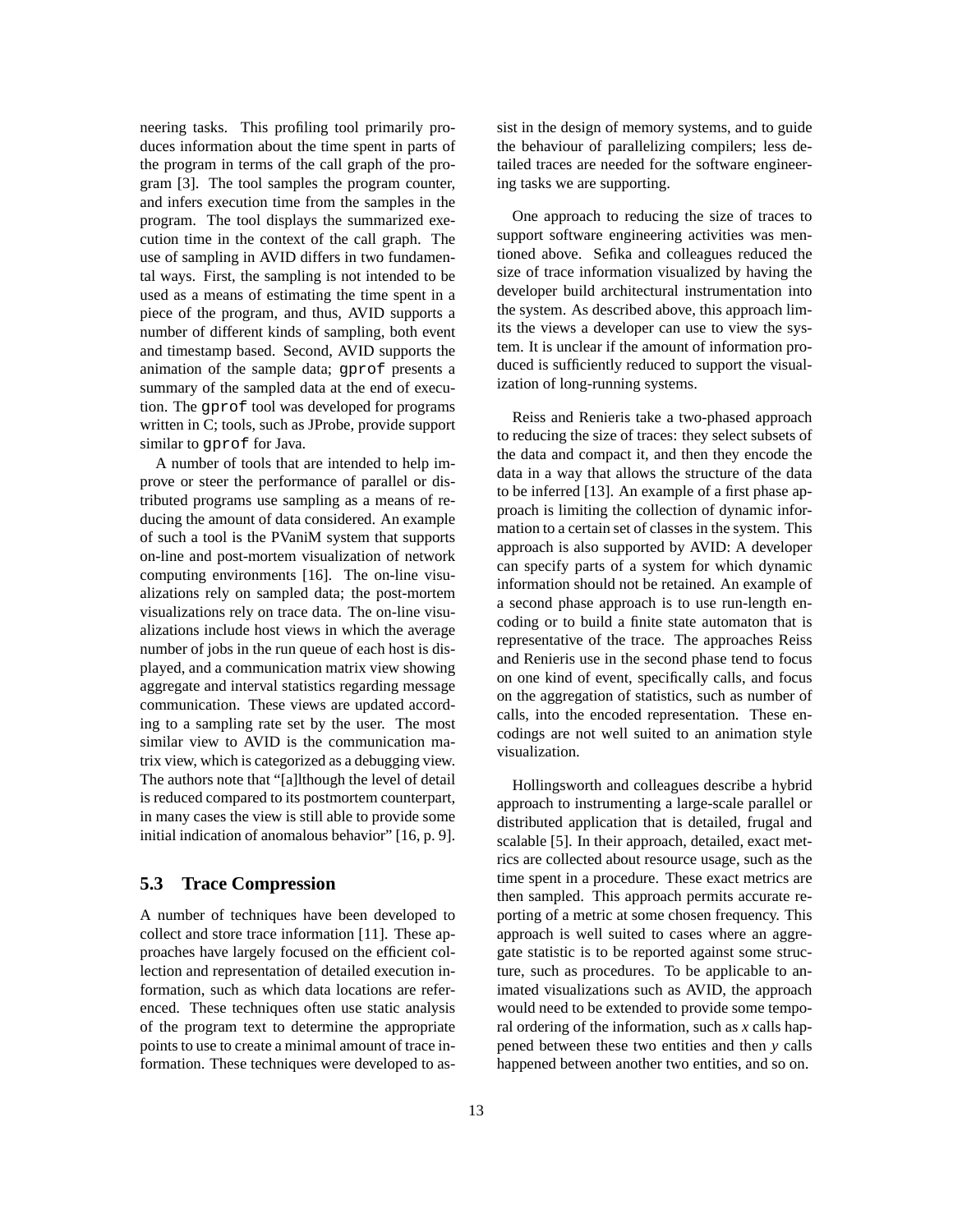### **6 Summary**

AVID supports the off-line visualization and animation of the execution of a Java-implemented application in the context of an architectural view defined by the user. This paper describes the addition of sampling support to AVID, and our initial investigations into the utility of this sampling support. Our intent in adding support for visualizing and animating sampled dynamic information to AVID was to allow AVID to scale to larger, longerrunning systems.

We found that visualizing and animating sampled dynamic information can be potentially useful to a software developer. We found that any dynamic information that is sampled must include sufficient contextual information to support interpretation of the animation. Specifically, we found utility when we sampled every  $x$ th event or timestamp, and when we, at that point, also took and reported a snapshot of the call stack: the call stacks can be compared to add contextual information into the animation. In our two case studies, these kinds of sampling led to dynamic information that was significantly smaller, often only 20%, the size of the original trace-based dynamic information

## **Acknowledgments**

This research was funded by the Consortium for Software Engineering Research (CSER) in cooperation with Object Technology International. Andrew Catton, Thad Heinrichs, Robert Walker, and Albert Wong contributed to the implementation of AVID. "Java" is a trademark of Sun Microsystems.

### **About the Authors**

Andrew Chan is a M.Sc. student in the Department of Computer Science at the University of British Columbia. His research interests are human-computer interaction and software engineering. He may be contacted at chana@cs.ubc.ca.

Reid Holmes is a M.Sc. student in the Department of Computer Science at the University of British Columbia. His research interests are in refactoring and extreme programming. He may be contacted at rtholmes@cs.ubc.ca.

Gail Murphy is an associate professor in the Department of Computer Science at the University of British Columbia. She is interested in creating and evaluating methods and tools to help software developers manage and evolve software systems both at design time and in source code. She may be contacted at murphy@cs.ubc.ca.

Annie Ying is a M.Sc. student in the Department of Computer Science at the University of British Columbia. She is interested in data mining and software engineering. She may be contacted at aying@cs.ubc.ca.

# **References**

- [1] http://www.cs.ubc.ca/<sup>∼</sup>Murphy/AVID.
- [2] http://www.eclipse.org.
- [3] S.L. Graham, P.B. Kessler, and M.K. Mckusick. Gprof: a call graph execution profiler. In *Proc. of SIGPLAN '82 Symposium on Compiler Construction*, pages 120–126, 1982.
- [4] J.C. Grundy and J.G. Hosking. High-level static and dynamic visualization of software architectures. In *Proc. of IEEE Symposium on Visual Languages*, pages 5–12, 2000.
- [5] J.K. Hollingsworth, B.P. Miller, and J. Cargille. Dynamic program instrumentation for scalable performance tools. In *Proc. of Scalable High-Performance Computing Conf. (SHPCC)*, pages 841–850, 1994.
- [6] http://www.sourceforge.net/projects/jarp.
- [7] D. Jerding, J.T. Stasko, and T. Ball. Visualizing interactions in program executions. In *Prof. of the Int'l Conf. on Software Engineering (ICSE)*, pages 360–370, 1997.
- [8] http://www.sourceforge.net/projects/jhotdraw.
- [9] http://www.research.ibm.com/jinsight.
- [10] http://www.sitraka.com/software/jprobe/jprobeprofiler.html.
- [11] J.R. Larus. Efficient program tracing. *Computer*, 26(5):52–61, 1993.
- [12] W. De Pauw, R. Helm, D. Kimelman, and J. Vlissides. Visualizing the behavior of object-oriented systems. In *Proc. of the ACM*